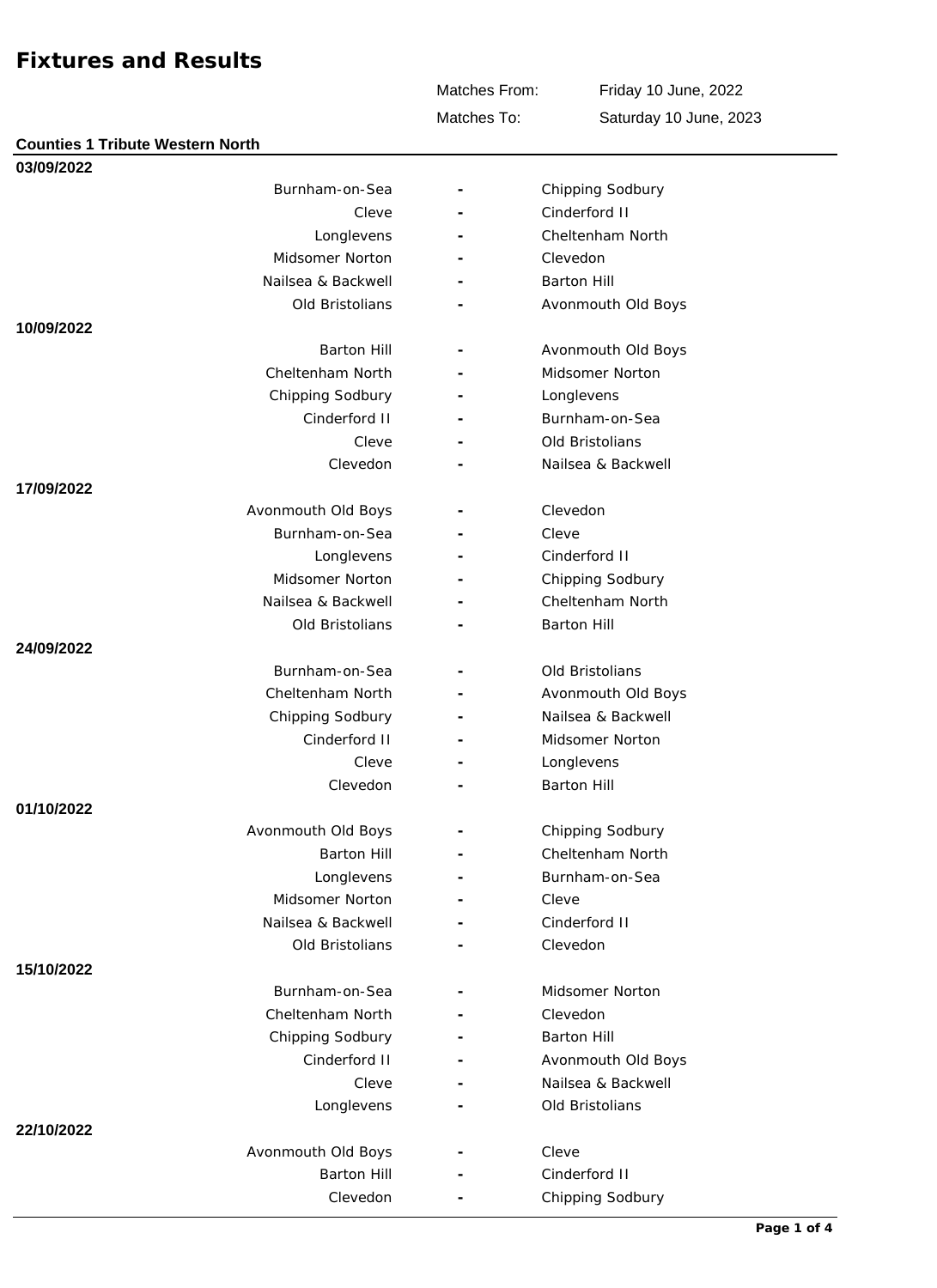|            |                    | Matches From: | Friday 10 June, 2022   |
|------------|--------------------|---------------|------------------------|
|            |                    | Matches To:   | Saturday 10 June, 2023 |
|            | Midsomer Norton    |               | Longlevens             |
|            | Nailsea & Backwell |               | Burnham-on-Sea         |
|            | Old Bristolians    |               | Cheltenham North       |
| 29/10/2022 |                    |               |                        |
|            | Burnham-on-Sea     |               | Avonmouth Old Boys     |
|            | Chipping Sodbury   |               | Cheltenham North       |
|            | Cinderford II      |               | Clevedon               |
|            | Cleve              |               | <b>Barton Hill</b>     |
|            | Longlevens         |               | Nailsea & Backwell     |
|            | Midsomer Norton    |               | Old Bristolians        |
| 05/11/2022 |                    |               |                        |
|            | Avonmouth Old Boys |               | Longlevens             |
|            | <b>Barton Hill</b> |               | Burnham-on-Sea         |
|            | Cheltenham North   |               | Cinderford II          |
|            | Clevedon           |               | Cleve                  |
|            | Nailsea & Backwell |               | Midsomer Norton        |
|            | Old Bristolians    |               | Chipping Sodbury       |
| 12/11/2022 |                    |               |                        |
|            | Burnham-on-Sea     |               | Clevedon               |
|            | Cinderford II      |               | Chipping Sodbury       |
|            | Cleve              |               | Cheltenham North       |
|            | Longlevens         |               | <b>Barton Hill</b>     |
|            | Midsomer Norton    |               | Avonmouth Old Boys     |
|            | Nailsea & Backwell |               | Old Bristolians        |
| 26/11/2022 |                    |               |                        |
|            | Avonmouth Old Boys |               | Nailsea & Backwell     |
|            | <b>Barton Hill</b> |               | Midsomer Norton        |
|            | Cheltenham North   |               | Burnham-on-Sea         |
|            | Chipping Sodbury   |               | Cleve                  |
|            | Clevedon           |               | Longlevens             |
|            | Old Bristolians    |               | Cinderford II          |
| 03/12/2022 |                    |               |                        |
|            | Avonmouth Old Boys |               | <b>Barton Hill</b>     |
|            | Burnham-on-Sea     |               | Cinderford II          |
|            | Longlevens         |               | Chipping Sodbury       |
|            | Midsomer Norton    |               | Cheltenham North       |
|            | Nailsea & Backwell |               | Clevedon               |
|            | Old Bristolians    |               | Cleve                  |
| 10/12/2022 |                    |               |                        |
|            | <b>Barton Hill</b> |               | Old Bristolians        |
|            | Cheltenham North   |               | Nailsea & Backwell     |
|            | Chipping Sodbury   |               | Midsomer Norton        |
|            | Cinderford II      |               | Longlevens             |
|            | Cleve              |               | Burnham-on-Sea         |
|            | Clevedon           |               | Avonmouth Old Boys     |
| 17/12/2022 |                    |               |                        |
|            | Avonmouth Old Boys |               | Cheltenham North       |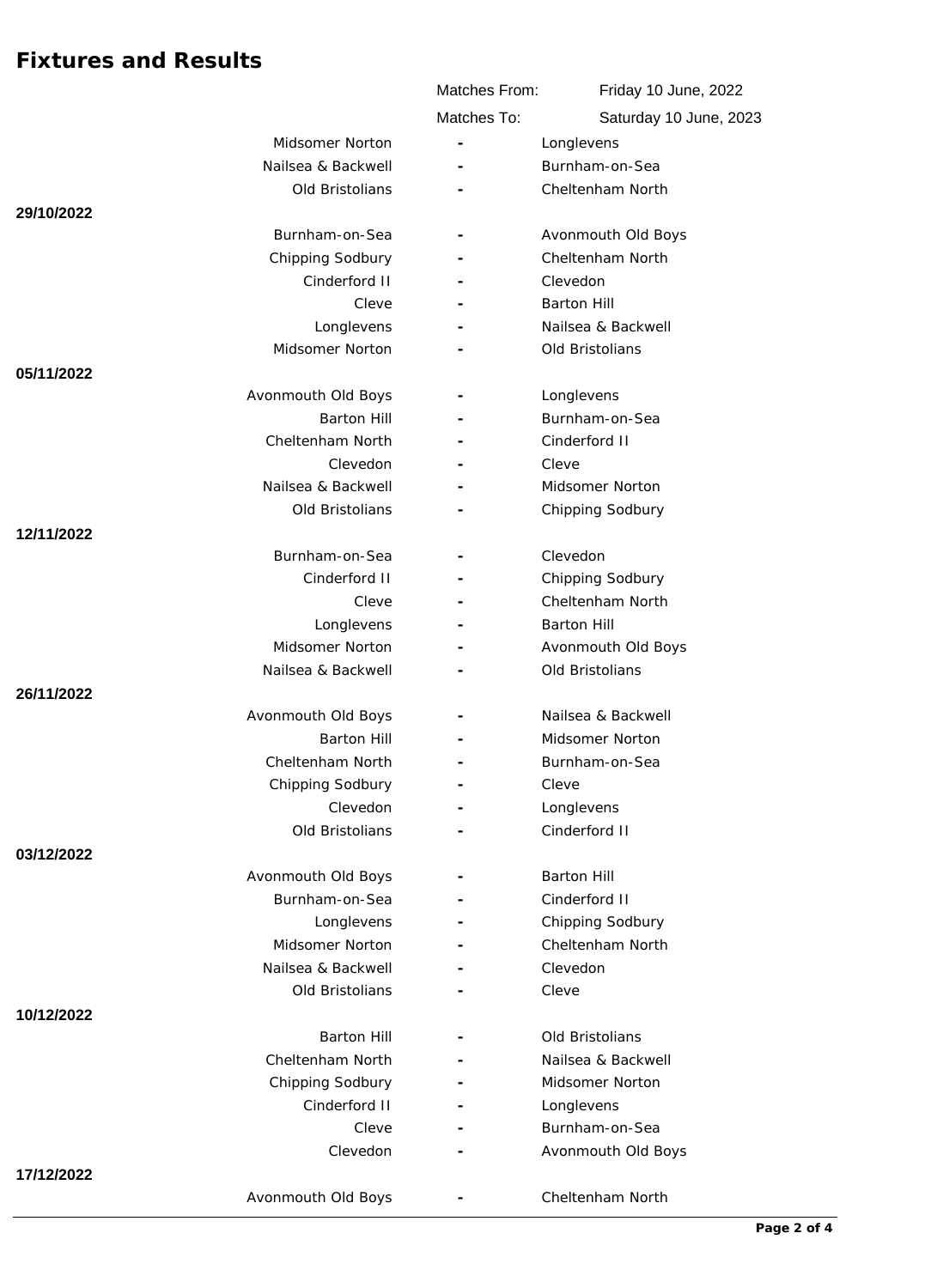|                    | Matches From:            | Friday 10 June, 2022<br>Saturday 10 June, 2023 |
|--------------------|--------------------------|------------------------------------------------|
|                    | Matches To:              |                                                |
| <b>Barton Hill</b> | ÷.                       | Clevedon                                       |
| Longlevens         |                          | Cleve                                          |
| Midsomer Norton    |                          | Cinderford II                                  |
| Nailsea & Backwell | $\overline{\phantom{a}}$ | Chipping Sodbury                               |
| Old Bristolians    |                          | Burnham-on-Sea                                 |
| 07/01/2023         |                          |                                                |
| Burnham-on-Sea     |                          | Longlevens                                     |
| Cheltenham North   |                          | <b>Barton Hill</b>                             |
| Chipping Sodbury   |                          | Avonmouth Old Boys                             |
| Cinderford II      |                          | Nailsea & Backwell                             |
| Cleve              |                          | Midsomer Norton                                |
| Clevedon           |                          | Old Bristolians                                |
| 14/01/2023         |                          |                                                |
| Avonmouth Old Boys |                          | Cinderford II                                  |
| <b>Barton Hill</b> |                          | Chipping Sodbury                               |
| Clevedon           |                          | Cheltenham North                               |
| Midsomer Norton    |                          | Burnham-on-Sea                                 |
| Nailsea & Backwell |                          | Cleve                                          |
| Old Bristolians    |                          | Longlevens                                     |
| 21/01/2023         |                          |                                                |
| Burnham-on-Sea     |                          | Nailsea & Backwell                             |
| Cheltenham North   |                          | Old Bristolians                                |
| Chipping Sodbury   |                          | Clevedon                                       |
| Cinderford II      |                          | <b>Barton Hill</b>                             |
| Cleve              |                          | Avonmouth Old Boys                             |
| Longlevens         |                          | Midsomer Norton                                |
| 28/01/2023         |                          |                                                |
| Avonmouth Old Boys |                          | Burnham-on-Sea                                 |
| <b>Barton Hill</b> |                          | Cleve                                          |
| Cheltenham North   | $\overline{\phantom{a}}$ | Chipping Sodbury                               |
| Clevedon           |                          | Cinderford II                                  |
| Nailsea & Backwell |                          | Longlevens                                     |
| Old Bristolians    |                          | Midsomer Norton                                |
| 11/02/2023         |                          |                                                |
| Burnham-on-Sea     |                          | <b>Barton Hill</b>                             |
| Chipping Sodbury   |                          | Old Bristolians                                |
| Cinderford II      |                          | Cheltenham North                               |
| Cleve              | $\overline{\phantom{a}}$ | Clevedon                                       |
| Longlevens         |                          | Avonmouth Old Boys                             |
| Midsomer Norton    |                          | Nailsea & Backwell                             |
| 18/02/2023         |                          |                                                |
| Avonmouth Old Boys |                          | Midsomer Norton                                |
| <b>Barton Hill</b> |                          | Longlevens                                     |
| Cheltenham North   |                          | Cleve                                          |
| Chipping Sodbury   |                          | Cinderford II                                  |
| Clevedon           |                          | Burnham-on-Sea                                 |
| Old Bristolians    |                          | Nailsea & Backwell                             |